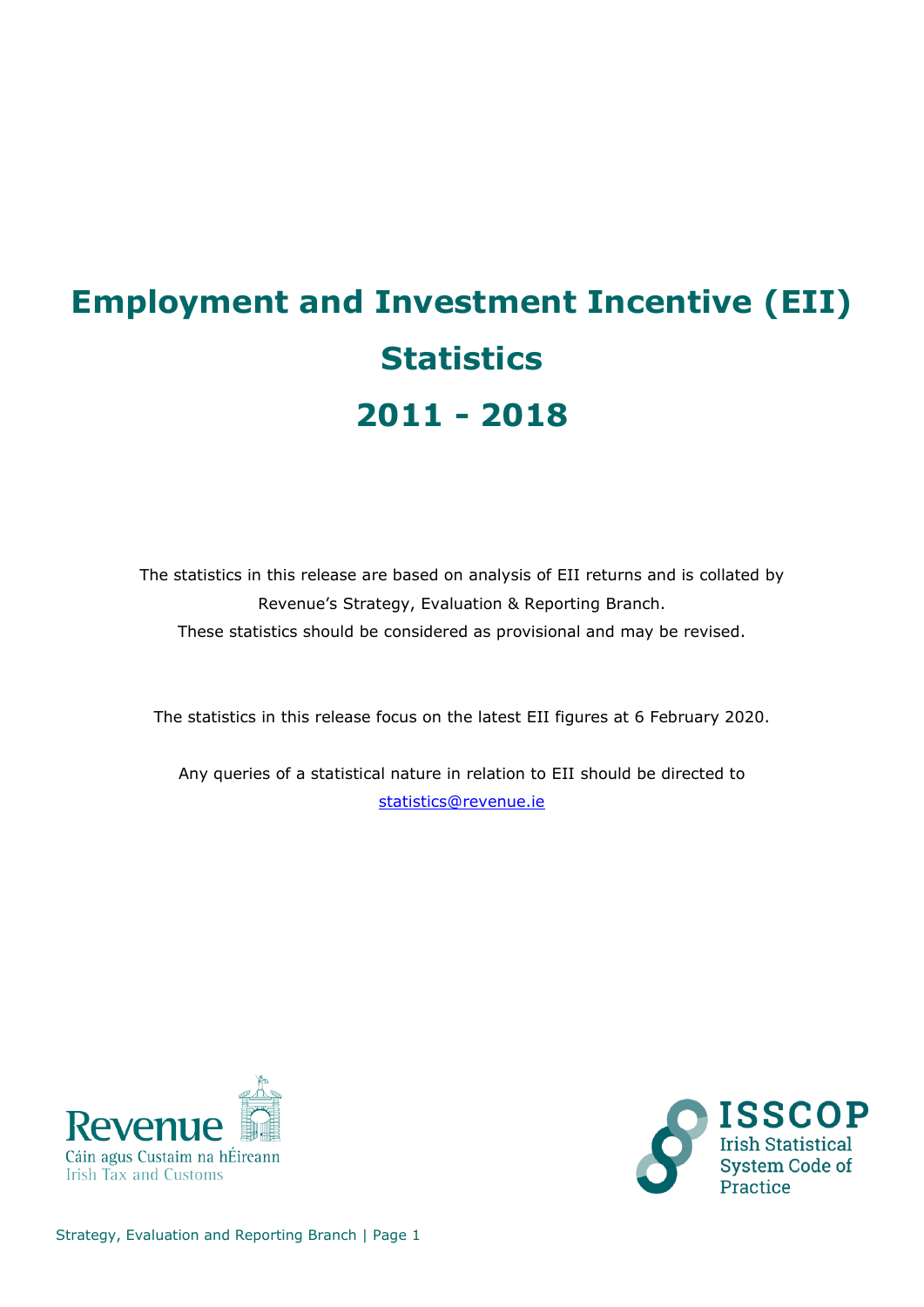### **Overview of the Incentive**

The Employment and Investment Incentive (EII) provides for tax relief of up to 40% (previously 41%) in respect of investments made in certain corporate trades. The EII allows an individual investor to obtain Income Tax relief on investments for shares in certain companies up to a maximum of €150,000 per annum in each tax year for investments made up until 31 December 2019. For investments made after 31 December 2019, the maximum limit is raised to €250,000, or up to €500,000 in the case of those who invest for a minimum period of 7 years. The EII replaced the Business Expansion Scheme (BES) and will run until 2021.

Where investments are made before 9 October 2019, initial relief is allowed on thirty fortieths (30/40) of the EII investment against your total income, in the year the investment is made. Relief in respect of the further ten fortieths (10/40) of the EII investment has been available in the fourth year after the EII investment was made providing that certain conditions are met. When investments are made after 8 October 2019, investors will be granted the full 40% relief in the year that the investment is made.

The EII is available to unquoted micro, small and medium sized trading companies. Certain activities are excluded. A RICT (Relief for Investment in Corporate Trades) Group is made up of a qualifying company and all its partner businesses and linked businesses. A RICT Group, or a qualifying company that is not part of an RICT group, can raise a lifetime maximum of €15 million risk finance using this incentive, which may not otherwise be able to be raised.

For all share issues up to and including 31st December 2018 a company must make an application for certification to the Revenue Commissioners. A company has 2 years from the end of the year in which the share issue has been made in which to submit this application. Therefore, for share issues in 2018, a company has until the 31st December 2020 in which to submit an application to Revenue. Revenue will not have received and/or made a determination on all applications by companies for shares issues in 2018.

## **Qualifying Companies**

The EII is open to the majority of small to medium sized businesses however certain trading activities will not be eligible for the scheme. There is a comprehensive guide on the qualifying criteria for shares [issued up until 31 December 2018,](https://www.revenue.ie/en/tax-professionals/tdm/income-tax-capital-gains-tax-corporation-tax/part-16/16-00-10.pdf) in addition to comprehensive guides for shares issued after 31 December 2018, for [company conditions](https://www.revenue.ie/en/tax-professionals/tdm/income-tax-capital-gains-tax-corporation-tax/part-16/16-00-02.pdf) and [investor conditions.](https://www.revenue.ie/en/tax-professionals/tdm/income-tax-capital-gains-tax-corporation-tax/part-16/16-00-03.pdf)

#### **Use of EII Funds**

The company must use the money raised from the share issue for the purpose of carrying on a qualifying trade or, if the company has not yet commenced to trade in incurring expenditure, on research and development and innovation. In addition, the use of the funds must contribute directly to the maintenance or creation of employment in the company (e.g., the money raised can be used to pay the wages of the qualifying employees of the company).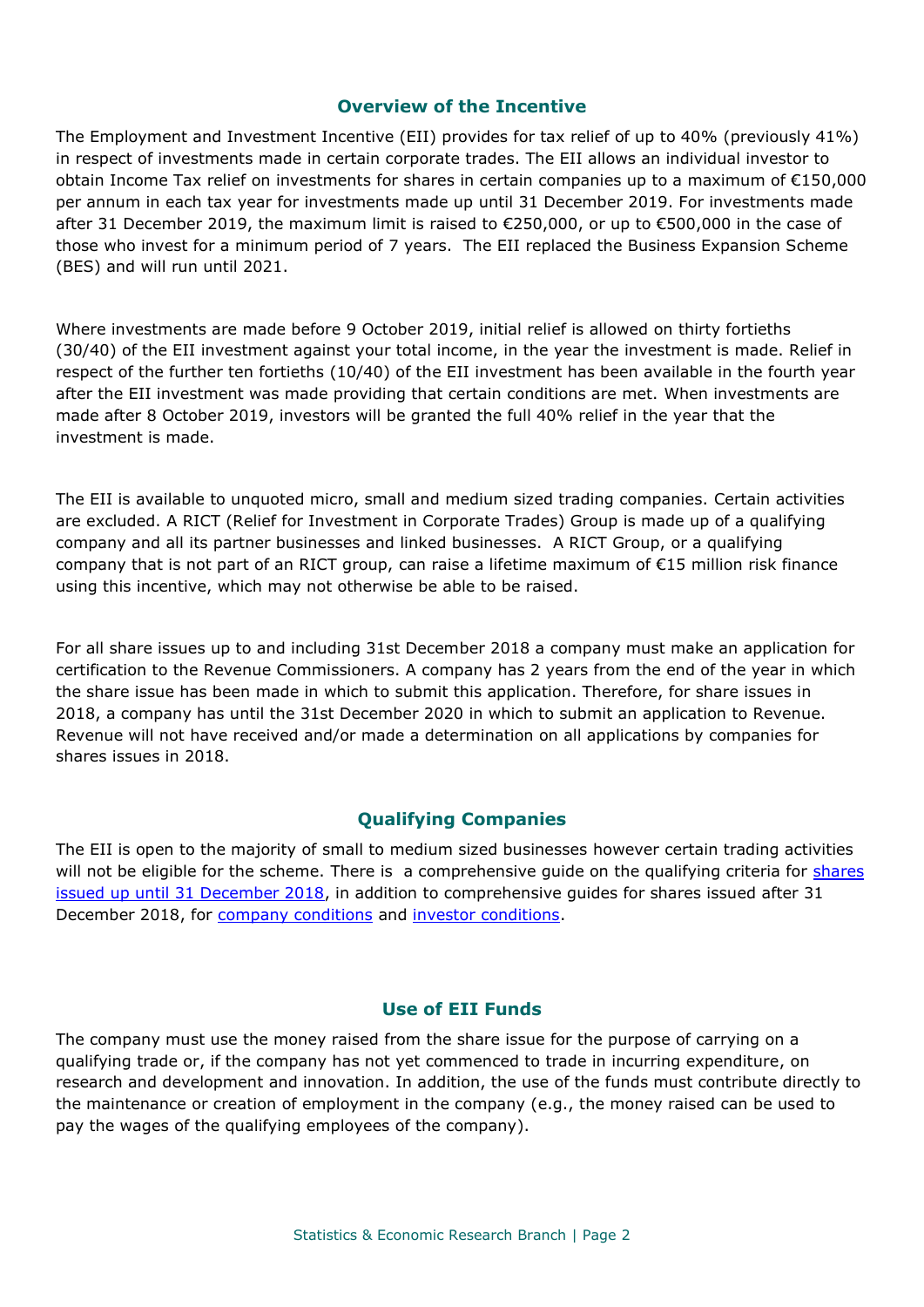### **Table 1: Total EII Funds Invested, Qualifying Companies and Average Amounts**

| Year      | <b>Qualifying</b><br><b>Companies</b> | <b>Total Amount</b><br>Invest $\epsilon$ M | <b>Average Amount Invested</b><br>per Investor € | Average Investment per<br>Qualifying Company € |
|-----------|---------------------------------------|--------------------------------------------|--------------------------------------------------|------------------------------------------------|
| 2011/2012 | 232                                   | €52.2                                      | €34,600                                          | €225,000                                       |
| 2013      | 248                                   | €57.6                                      | €35,500                                          | €232,000                                       |
| 2014      | 296                                   | €77.9                                      | €45,000                                          | €263,000                                       |
| 2015      | 269                                   | €93.2                                      | €47,100                                          | €346,700                                       |
| 2016      | 209                                   | €105.6                                     | €46,100                                          | €506,000                                       |
| 2017      | 121                                   | €82.6                                      | €42,900                                          | €683,000                                       |
| 2018      | 37                                    | €48.0                                      | €42,200                                          | €1,298,000                                     |

This table provides a detailed breakdown of monies invested under EII, the number of Qualifying Companies, the average amount invested per investor and the average investment per Qualifying Company.

#### **Table 2A: Distribution of Investment Amounts per Investor**

| <b>Investment Amount</b> | 2011/2012 | 2013  | 2014  | 2015  | 2016  | 2017  | 2018  |
|--------------------------|-----------|-------|-------|-------|-------|-------|-------|
| $0 - £10,000$            | 417       | 466   | 406   | 430   | 434   | 392   | 202   |
| €10,001 - €20,000        | 257       | 317   | 313   | 358   | 397   | 342   | 217   |
| €20,001 - €30,000        | 247       | 280   | 304   | 337   | 432   | 380   | 227   |
| €30,001 - €40,000        | 90        | 108   | 92    | 103   | 158   | 140   | 83    |
| €40,001 - €50,000        | 156       | 171   | 217   | 271   | 316   | 235   | 146   |
| €50,001 - €60,000        | 48        | 46    | 59    | 57    | 62    | 53    | 37    |
| €60,001 - €80,000        | 76        | 69    | 85    | 104   | 135   | 88    | 65    |
| €80,001 - €100,000       | 46        | 80    | 90    | 131   | 153   | 117   | 69    |
| €100,001 - €125,000      | 27        | 14    | 27    | 33    | 39    | 34    | 17    |
| €125,001 - €150,000      | 34        | 48    | 87    | 95    | 104   | 103   | 53    |
| €150,001 - €250,000      | $25*$     | $22*$ | 39    | 34    | 38    | $41*$ | $21*$ |
| > €250,000               | ΝA        | ΝA    | 12    | 25    | 22    | NA    | NA    |
| <b>Total</b>             | 1,423     | 1,621 | 1,731 | 1,978 | 2,290 | 1,925 | 1,137 |

*\*The higher ranges have been combined to protect taxpayer confidentiality due to the small numbers of cases involved. Further details regarding Revenue's Statistical Disclosure Control can be found at the bottom of this document.*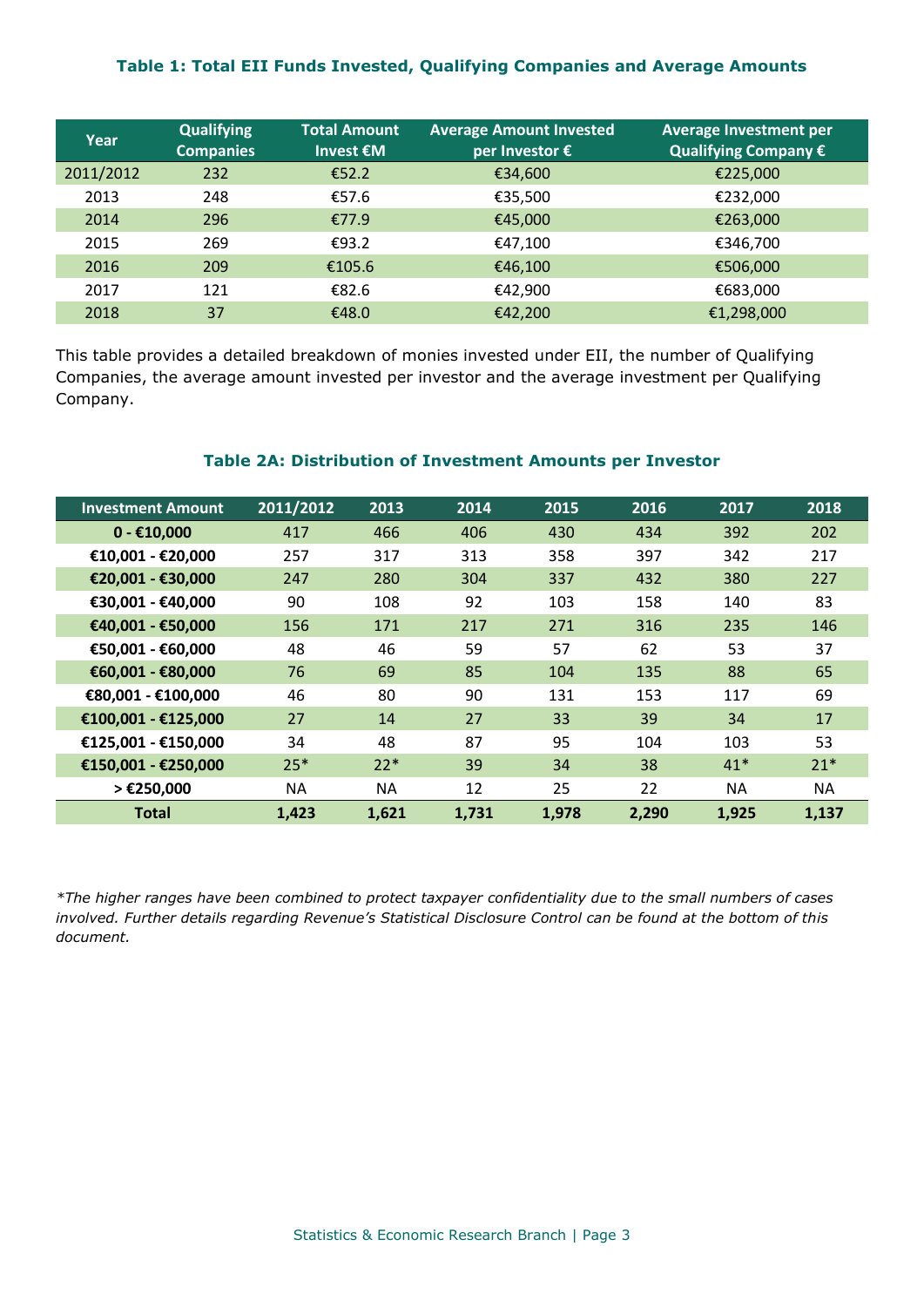This table and graph (below) detail the range of investment amounts per investor under EII including investments by investors within funds.



## **Graph 1: Distribution of Investment Amounts per Investor**

# **Table 2B: Distribution of Investment Amounts per Investor within Funds**

| <b>Investment Amount</b> ' | 2011/2012 | 2013 | 2014  | 2015 | 2016 | 2017 | 2018 |
|----------------------------|-----------|------|-------|------|------|------|------|
| $0 - €10.000$              | 98        | 79   | 100   | 66   | 161  | 157  | 148  |
| €10,001 - €20,000          | 61        | 61   | 43    | 43   | 112  | 119  | 154  |
| €20,001 - €30,000          | 35        | 45   | 43    | 24   | 71   | 90   | 96   |
| €30,001 - €40,000          | 11        | 17   | $37*$ | 14   | 39   | 37   | 38   |
| €40.001 +                  | 38        | 34   | N/A   | 40   | 209  | 185  | 180  |
| <b>Total</b>               | 243       | 236  | 223   | 187  | 592  | 588  | 616  |

Table 2B sets out the range of investment amounts per investor, under EII, within funds.

*\*The higher ranges have been combined to protect taxpayer confidentiality due to the small numbers of cases involved. Further details regarding Revenue's Statistical Disclosure Control can be found at the bottom of this document.*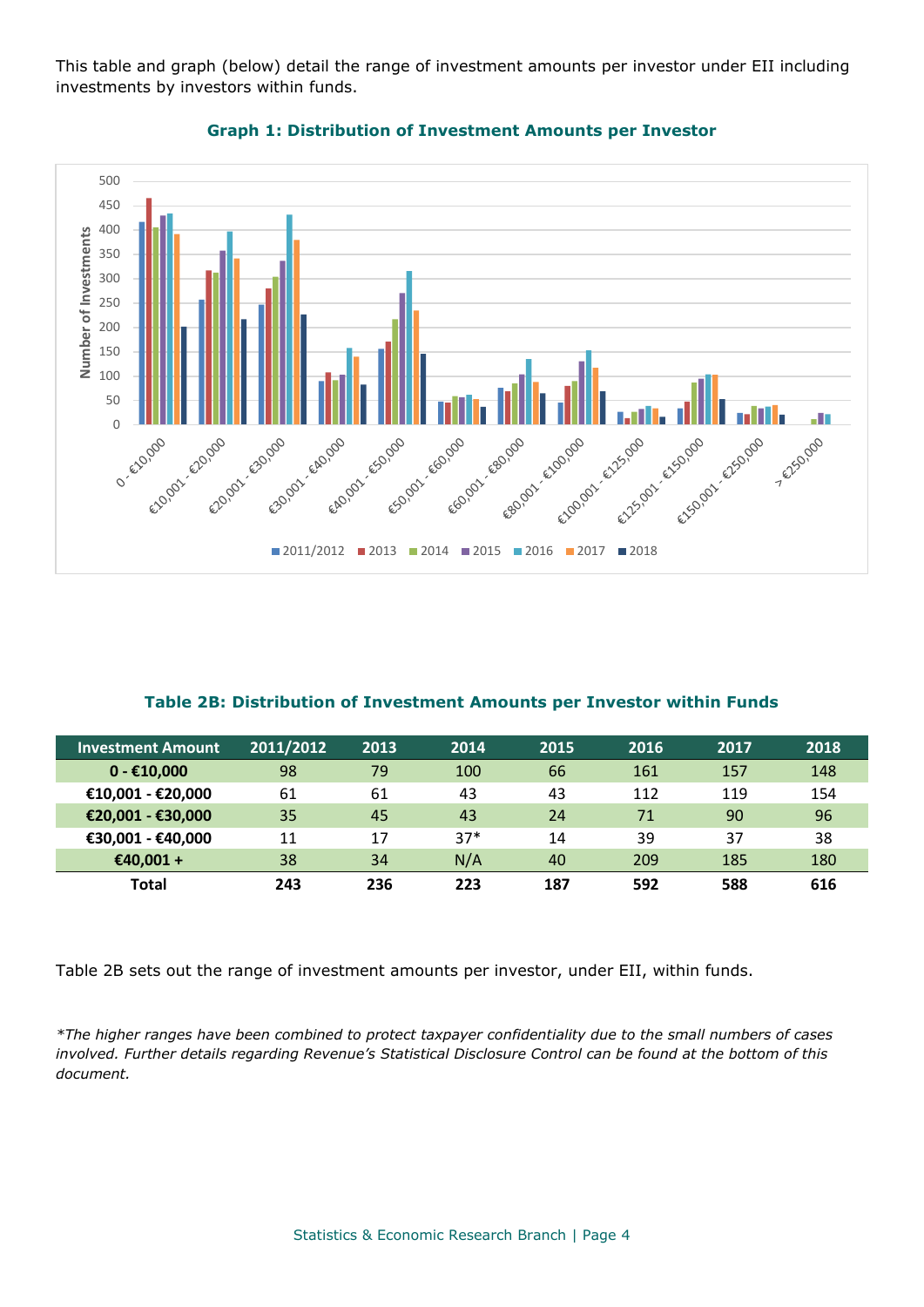# **Exchequer Costs**

| <b>Investors</b> | Tax Cost (First Tranche) €M | Tax Cost (Second Tranche) €M |
|------------------|-----------------------------|------------------------------|
| 1,423            | 15.7                        | 4.4                          |
| 1,621            | 17.3                        | 3.9                          |
| 1,731            | 23.4                        | 4.4                          |
| 1,978            | 28.0                        | 4.9                          |
| 2,290            | 31.7                        | -                            |
| 1,925            | 24.8                        | $\overline{\phantom{0}}$     |
| 1,137            | 14.5                        | $\overline{\phantom{0}}$     |
|                  |                             |                              |

#### **Table 3: Estimated Exchequer Cost and Number of Distinct Investors**

This table provides the distinct number of investors under EII and the estimated cost to the Exchequer.

## **Graph 2: Average Cost to the Exchequer per Distinct Investor**



This graph demonstrates the average cost to the Exchequer per investor who invest in EII (figures have been rounded to the nearest €100).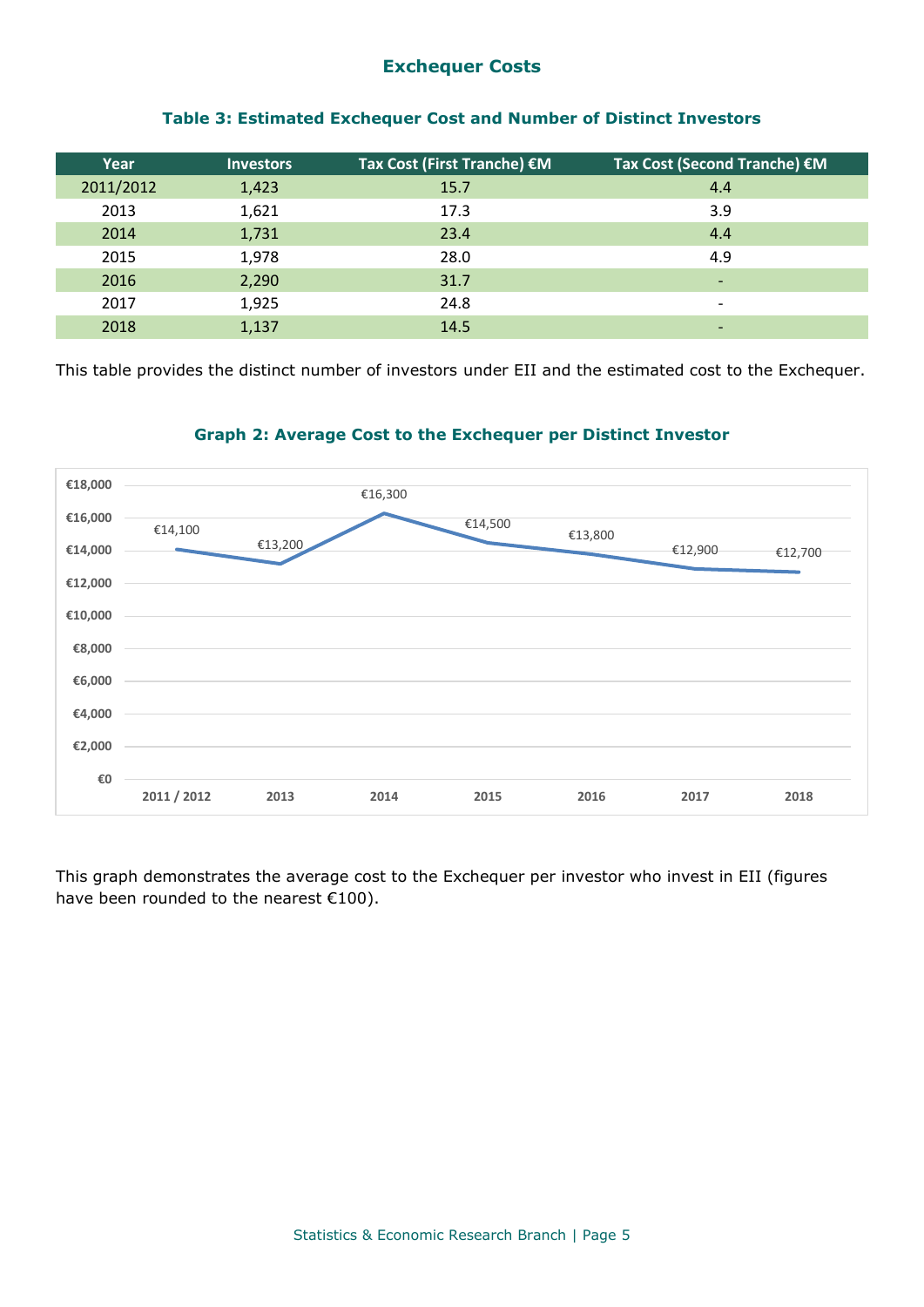# **Qualifying Companies**

## **Table 4: EII Qualifying Companies by Region**

| <b>Region</b>               | 2011/2012 | 2013 | 2014 | 2015 | 2016 | 2017 | 2018      |
|-----------------------------|-----------|------|------|------|------|------|-----------|
| <b>Dublin</b>               | 109       | 105  | 118  | 117  | 84   | 46   | 14        |
| Leinster (excluding Dublin) | 42        | 37   | 51   | 48   | 38   | 27   | <10       |
| Munster                     | 57        |      | 88   | 75   | 60   | 36   | $10^{-1}$ |
| Connacht/Ulster/Other       | 24        | 35   | 39   | 29   | 27   | 12   | <10       |

This table provides a geographical breakdown of EII Qualifying Companies' registration addresses according to Revenue records. These data are not intended to be an indicator of economic performance in any area of the country.

# **Table 5: EII Qualifying Companies by Economic Activity**

| <b>Sector</b>                                                               | 2011/2012 | 2013 | 2014 | 2015 | 2016 | 2017      | 2018      |
|-----------------------------------------------------------------------------|-----------|------|------|------|------|-----------|-----------|
| Manufacturing & Construction                                                | 54        | 54   | 54   | 49   | 51   | 19        | ~10       |
| IT and other information services,<br>Communications<br>&Telecommunications | 60        | 67   | 76   | 75   | 43   | 56        | $10^{-1}$ |
| Wholesale and retail trade, repair<br>of motor vehicles and motorcycles     | 19        | 23   | 41   | 23   | 18   | < 10      | $\leq 10$ |
| Education, Scientific research &<br>Financial and insurance activities      | 50        | 50   | 59   | 50   | 41   | 28        | 11        |
| Water Supply, Electricity Supply,<br>Mining & Real Estate                   | 14        | 15   | 19   | 18   | 14   | <10       | $\leq 10$ |
| Accommodation, Food, Agriculture<br>& Arts                                  | 18        | 23   | 24   | 30   | 25   | $10^{-1}$ | $<$ 10    |
| Other                                                                       | 17        | 16   | 23   | 24   | 15   | ~10       | <10       |

This table contains details of EII Qualifying Companies grouped by sector. The sector is based on NACE code, an internationally used economic activity code system.